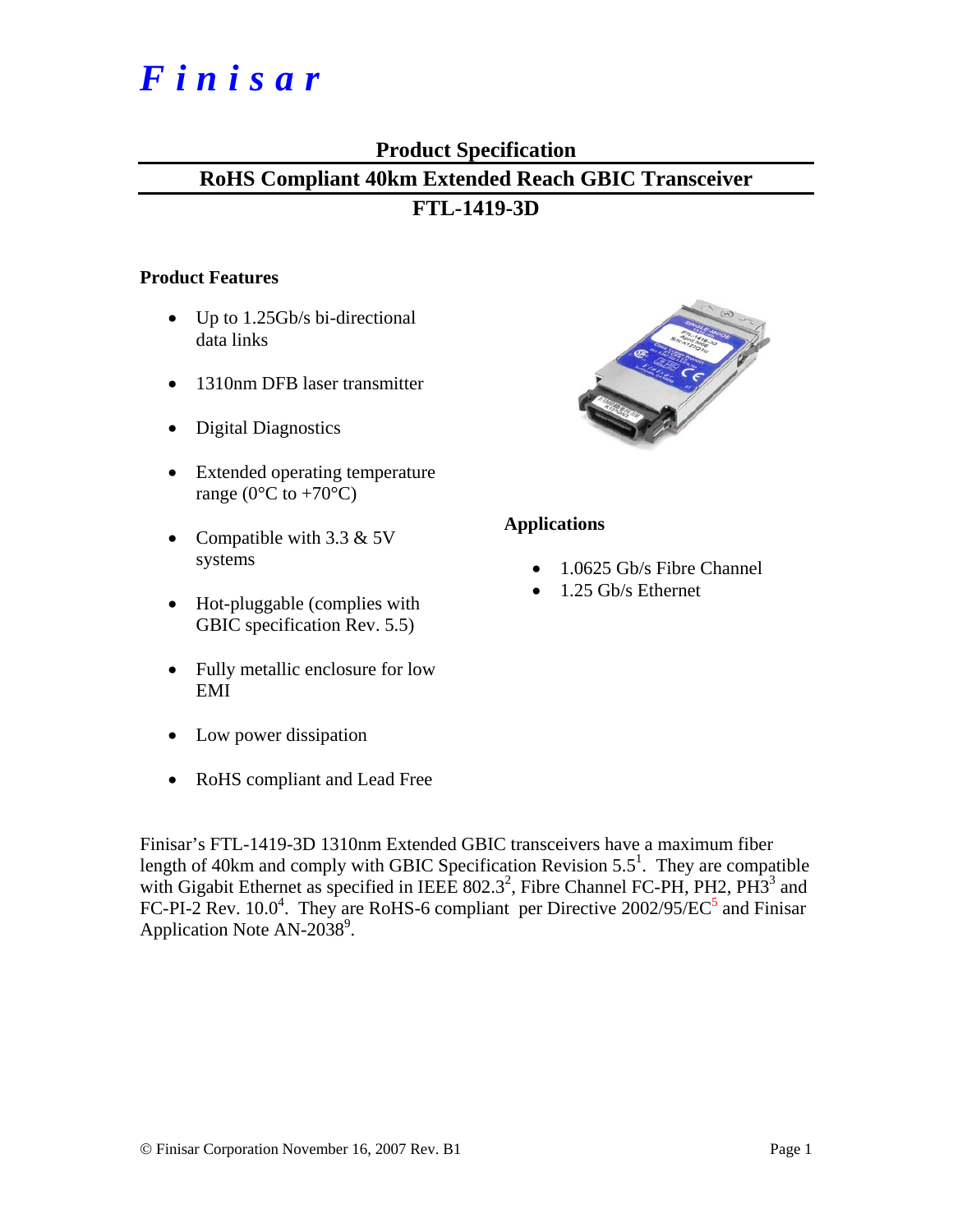#### **I. Pin Out**

| <b>Pin Name</b>        | $\text{Pin } H$ | Sequence       |
|------------------------|-----------------|----------------|
| RX_LOS                 | $\mathbf{1}$    | $\overline{2}$ |
| <b>GND</b>             | $\overline{2}$  | $\overline{c}$ |
| <b>GND</b>             | 3               | $\overline{2}$ |
| MOD_DEF(0)             | 4               | 2              |
| $MOD_$ DEF(1)          | 5               | $\overline{c}$ |
| MOD_DEF(2)             | 6               | $\overline{c}$ |
| TX_DISABLE             | 7               | $\overline{2}$ |
| <b>GND</b>             | 8               | $\overline{2}$ |
| <b>GND</b>             | 9               | 2              |
| TX FAULT               | 10              | $\overline{c}$ |
| <b>GND</b>             | 11              | $\mathbf{1}$   |
| -RX_DAT                | 12              | 1              |
| $+RX$ <sub>_DAT</sub>  | $\overline{13}$ | $\mathbf{1}$   |
| <b>GND</b>             | 14              | $\mathbf{1}$   |
| $V_{CC}$               | 15              | $\overline{c}$ |
| $V_{CC}$               | 16              | $\overline{2}$ |
| <b>GND</b>             | 17              | 1              |
| $+TX$ <sub>_</sub> DAT | 18              | $\mathbf{1}$   |
| -TX_DAT                | 19              | $\mathbf{1}$   |
| <b>GND</b>             | 20              | 1              |

**Table 1. GBIC to host connector pin assignment** 

"Sequence" indicates the order in which pins make contact when the device is hot plugged. See "Table 3: Signal Definitions" in the GBIC Specification Revision  $5.5<sup>1</sup>$  for a description of the function of each pin list above.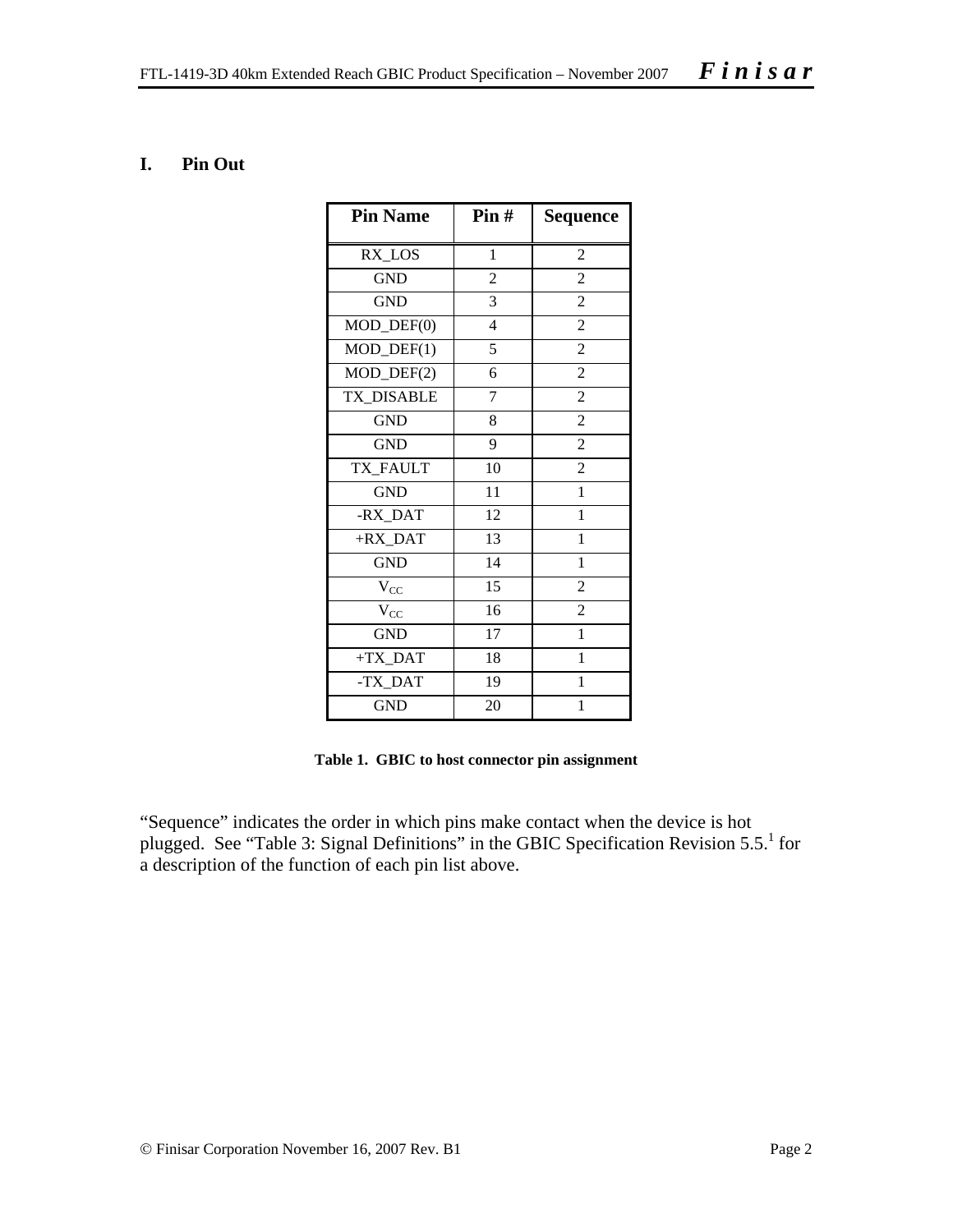#### **II. Electrical Power Interface**

Finisar FTL-1419-3D GBICs have an extended power supply voltage range of 3.15 V to 5.5 V as described in Table 2. They are compatible with both 3.3V and 5V systems.

| <b>Parameter</b>         | <b>Symbol</b>    | Min    | Typ   | Max | <b>Units</b> | Notes/Conditions                         |
|--------------------------|------------------|--------|-------|-----|--------------|------------------------------------------|
| <b>Supply Current</b>    |                  |        | 200   | 300 | mA           |                                          |
| Inrush Current           | <b>L</b> surge   |        |       | 30  | mA           | Hot plug, above steady<br>state current. |
| Absolute Supply Voltage  | $V_{\text{max}}$ | $-0.3$ |       | 6   |              | Not to be applied<br>continuosly         |
| Operating Supply Voltage | $V_{\rm cc}$     | 3.15   | 3.3.5 | 5.5 |              | Referenced to GND                        |

**Table 2. Electrical power interface** 

#### **III. Low Speed Signals**

RX\_LOS and TX\_DISABLE are TTL signals as described in Table 3. MOD\_DEF(1) (SCL) and MOD\_DEF(2) (SDA), are open drain CMOS signals (see section VIII, "Serial Communication Protocol"). Both MOD\_DEF(1) and MOD\_DEF(2) must be pulled up to host\_Vcc. For more detailed information, see sections 5.3.1 – 5.3.8 in the GBIC Specification Rev.  $5.5^1$ .

| <b>Parameter</b>        | <b>Symbol</b> | <b>Min</b> | Max                                 |   | <b>Units Notes/Conditions</b>                                                               |
|-------------------------|---------------|------------|-------------------------------------|---|---------------------------------------------------------------------------------------------|
| <b>GBIC Output LOW</b>  | $V_{OL}$      | $\theta$   | 0.5                                 | V | 4.7k to 10k pull-up to host_Vcc,<br>measured at host side of connector                      |
| <b>GBIC Output HIGH</b> | $V_{OH}$      |            | host_Vcc - $0.5$   host_Vcc + $0.3$ | V | $ 4.7k \text{ to } 10k \text{ pull-up to host\_Vec},$<br>measured at host side of connector |
| <b>GBIC</b> Input LOW   | $V_{II.}$     | 0          | 0.8                                 | V | $ 4.7k \text{ to } 10k \text{ pull-up to Vcc},$<br>measured at GBIC side of<br>connector    |
| <b>GBIC Input HIGH</b>  | $V_{IH}$      | 2          | $Vec + 0.3$                         | V | 4.7k to 10k pull-up to Vcc,<br>measured at GBIC side of<br>connector                        |

**Table 3. Low speed signals – electronic characteristics**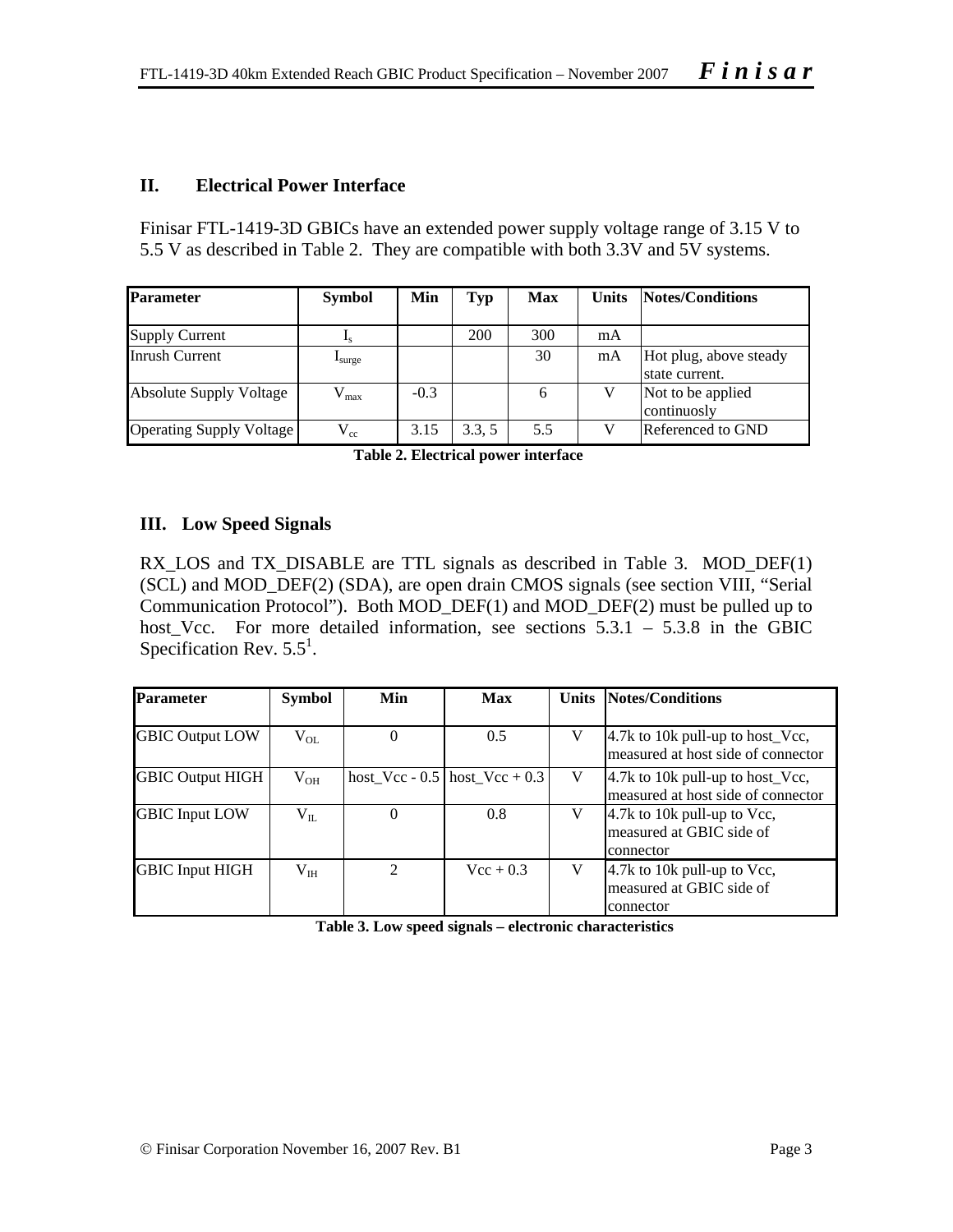| <b>Parameter</b>           | <b>Symbol</b> | Min   | Typ | <b>Max</b> | <b>Units</b> | Notes/Conditions                                                               |
|----------------------------|---------------|-------|-----|------------|--------------|--------------------------------------------------------------------------------|
| RX_LOS Assert Level        |               | $-34$ |     |            | dBm          |                                                                                |
| RX_LOS Deassert Level      |               |       |     | $-24$      | dBm          |                                                                                |
| RX_LOS Hysteresis          |               | 0.5   |     |            | dB           |                                                                                |
| <b>RX LOS Assert Delay</b> | $t_loss_$ on  |       |     | 100        | $\mu$ sec    | From detection of loss of signal<br>to assertion of RX LOS                     |
| RX_LOS Negate Delay        | t_loss_off    |       |     | 100        | $\mu$ sec    | From detection of presence of<br>signal to negation of RX_LOS                  |
| TX DISABLE Assert Time     | t off         |       |     | 10         | $\mu$ sec    | Rising edge of TX_DISABLE to<br>fall of output signal below 10%<br>of nominal  |
| TX_DISABLE Negate Time     | t on          |       |     | 1000       | $\mu$ sec    | Falling edge of TX_DISABLE<br>to rise of output signal above<br>90% of nominal |
| TX DISABLE Reset Time      | t reset       | 10    |     |            | usec         | TX DISABLE HIGH before<br>TX DISABLE set LOW                                   |
| TX FAULT Initialize Time   | t init        |       |     | 300        | msec         | From power on after VCC ><br>4.5V                                              |
| TX FAULT Assert Time       | t fault       |       |     | 100        | $\mu$ sec    | From occurrence of fault                                                       |

**Table 4. Low speed signal parameters** 

## **IV. High Speed Electrical Interface**

All high-speed PECL signals are AC-coupled internally.

| <b>Parameter</b>      | <b>Symbol</b>    | Min | Typ | <b>Max</b> | <b>Units</b> | Notes/Conditions                        |
|-----------------------|------------------|-----|-----|------------|--------------|-----------------------------------------|
|                       |                  |     |     |            |              |                                         |
| Data Input Voltage    | $V_{in}$         | 650 |     | 2000       | mV           | PECL differential peak - peak           |
| Data Output Voltage   | $V_{\text{out}}$ | 370 |     | 2000       | mV           | PECL differential peak - peak           |
| PECL rise/fall        | $t_{r}, t_{f}$   |     |     | 260        | psec         | 20%-80% differential                    |
| <b>Bit Error Rate</b> | <b>BER</b>       |     |     | $10^{-12}$ |              | <b>PRBS</b> $2^7$ - 1 test data pattern |
| Tx Input Impedance    | $Z_{\rm in}$     |     | 75  |            | Ohm          |                                         |
| Rx Output Impedance   | $Z_{\text{out}}$ |     | 75  |            | Ohm          |                                         |

**Table 5. High-speed electrical interface**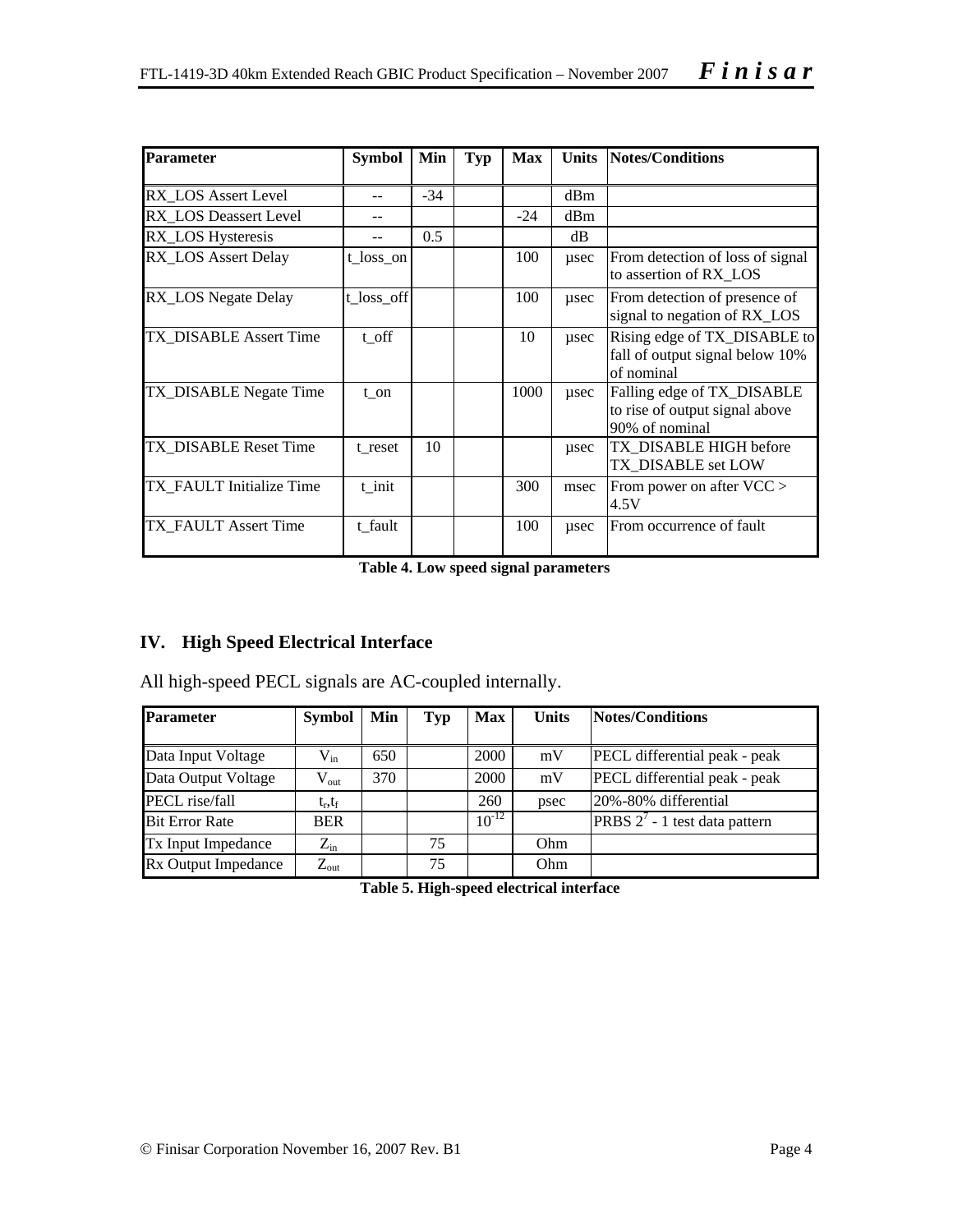| <b>Parameter</b>                        | <b>Symbol</b>         | Min   | <b>Typ</b> | <b>Max</b> | <b>Units</b> | Notes/Conditions                                                 |
|-----------------------------------------|-----------------------|-------|------------|------------|--------------|------------------------------------------------------------------|
| TRANSMITTER CHARACTERISTICS             |                       |       |            |            |              |                                                                  |
| <b>Transmitter Center Wavelength</b>    | $\lambda_{\rm c}$     | 1290  | 1310       | 1340       | nm           |                                                                  |
| Side Mode Suppression Ratio             | <b>SMSR</b>           | 30    |            |            | $\text{dB}$  |                                                                  |
| Spectral Width (-20dB)                  | $\sigma$              |       |            | 1          | nm           |                                                                  |
| <b>Transmitter Optical Output Power</b> | $P_{out}$             | $-2$  |            | $+3$       | dBm          | Average power coupled<br>into single mode fiber                  |
| <b>Transmitter Extinction Ratio</b>     | ER                    | 9     |            |            | dB           |                                                                  |
| Transmitter Eye Mask Margin             |                       | 20    |            |            | $\%$         | Conforms to IEEE<br>802.3 and Fibre<br><b>Channel Eye Masks</b>  |
| <b>Transmitter Rise/Fall Time</b>       | tr / tf               |       |            | 260        | ps           | 20%-80% differential<br>unfiltered                               |
| <b>Total Transmitter Jitter</b>         |                       |       |            | 160        | ps           | Peak to peak, filtered                                           |
| <b>Relative Intensity Noise</b>         | <b>RIN</b>            |       |            | $-120$     | dB/Hz        |                                                                  |
| Dispersion Penalty at 40km              |                       |       |            | 1          | dB           | With SMF-28 fiber                                                |
| RECEIVER CHARACTERISTICS                |                       |       |            |            |              |                                                                  |
| <b>Optical Input Wavelength</b>         | $\lambda_{\text{in}}$ | 1260  |            | 1610       | nm           |                                                                  |
| <b>Receiver Reflectance</b>             | $R_{RX}$              |       |            | $-14$      | dB           |                                                                  |
| <b>Optical Input Power</b>              | $P_{in}$              | $-23$ |            | $-1$       | dBm          | $BER < 10^{-12}$ w/ PRBS<br>$2^7$ - 1 test pattern<br>@ 1.25Gb/s |
| <b>Total Receiver Jitter</b>            |                       |       |            | 160        | ps           | Peak to peak, filtered in<br>loopback                            |

#### **V. Optical Parameters**

**Note:** Parameters are specified over temperature and voltage, at end of life unless otherwise noted.

#### **Table 6. Optical parameters**

#### **VI. General Specifications**

| <b>Parameter</b>           | <b>Symbol</b> | Min | Typ            | <b>Max</b> |    | Units Notes/Conditions                         |
|----------------------------|---------------|-----|----------------|------------|----|------------------------------------------------|
| Data Rate                  | BR            |     | 1.25<br>1.0625 |            |    | Gb/sec Fibre Channel, IEEE 802.3<br>Compatible |
| Fiber Length*              |               |     |                | 40         | km | 9um Core Single Mode Fiber                     |
| <b>Total System Budget</b> | --            | 21  |                |            | dВ |                                                |

\*An attenuation of <0.55dB/km is assumed. Fiber loss budget plus all other system penalties must not exceed 21 dB.

#### **Table 7. General specifications**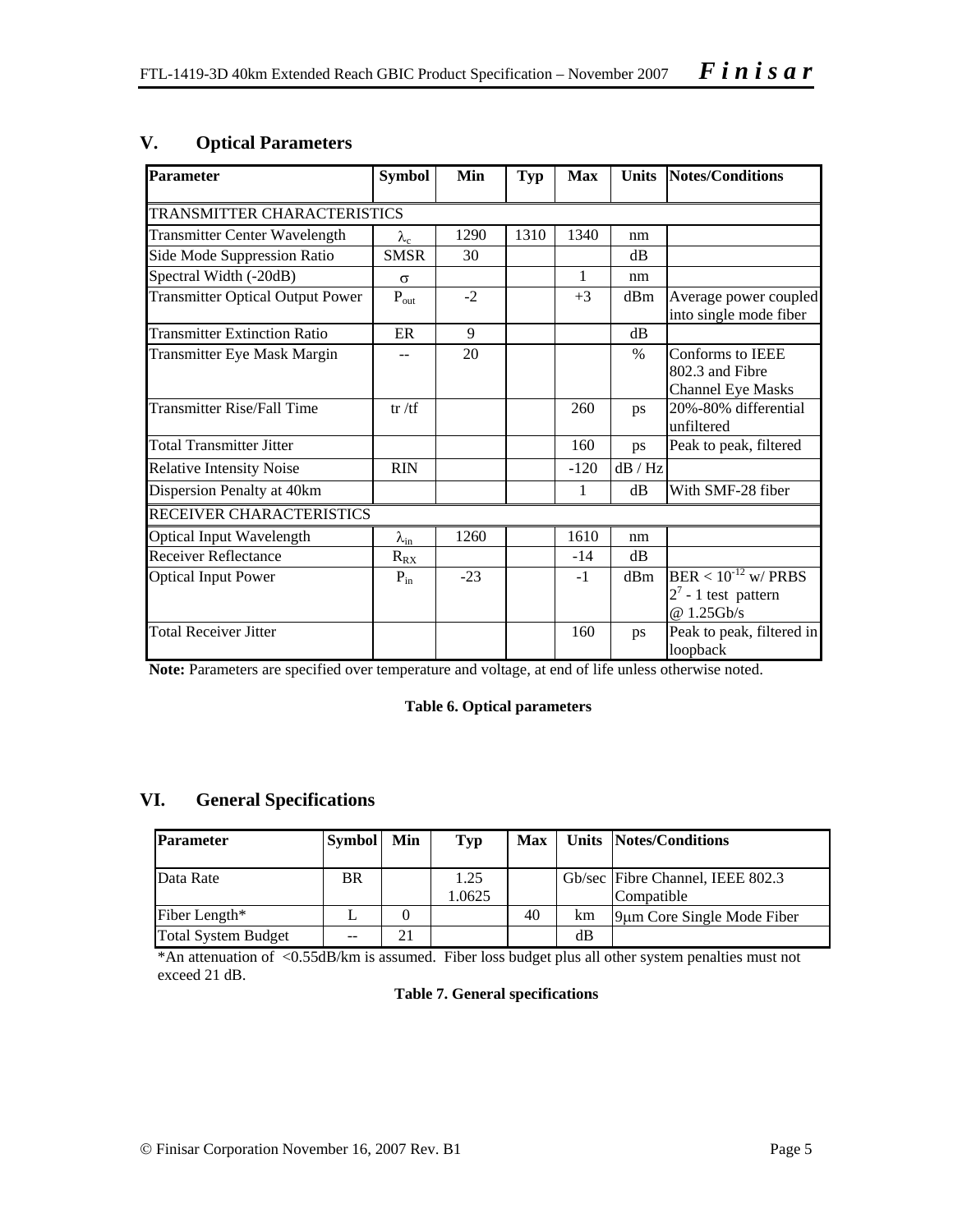| <b>Parameter</b>         | Symbol        | Min   | Typ |    |                 | Max   Units   Notes/Conditions                        |
|--------------------------|---------------|-------|-----|----|-----------------|-------------------------------------------------------|
| <b>Operating Temp</b>    | $T_{op}$      |       |     | 70 | $^{\circ}C$     | Case Temperature                                      |
| <b>Relative Humidity</b> | <b>RH</b>     |       |     | 85 | $\%$            | Non Condensing                                        |
| <b>Storage Temp</b>      | $T_{\rm sto}$ | $-40$ |     | 85 | $\rm ^{\circ}C$ |                                                       |
| <b>Eye Safety</b>        | $- -$         |       |     |    |                 | CDRH and IEC-825 Class 1 Laser<br>Product. See Note 1 |

#### **VII. Environmental Specifications**

**Note 1:** Complies with FDA performance standards for laser products except for deviations pursuant to Laser Notice No. 50, dated July 26, 2001.

**Table 8. Environmental specifications** 

#### **VIII. Serial Communication Protocol**

All Finisar optical GBICs implement serial identification features described for 'Module Definition " $4$ "' as outlined in Annex D of the GBIC Specification<sup>1</sup>. These GBICs use an Atmel AT24C01A 128 byte  $E^2$ PROM at address A0H. For details on interfacing with the E2 PROM, see the Atmel data sheet titled "AT24C01A/02/04/08/16 2-Wire Serial CMOS  $E^2$ PROM."<sup>6</sup>

The FTL-1419-3D also supports extended diagnostic features as described in Finisar Applications Note AN-2030, "Digital Diagnostic Monitoring Interface for Optical Transceivers"8 , and additional information is available in SFF standard titled: "Digital Diagnostic Monitoring Interface for Optical Transceivers"<sup>7</sup> (SFF-8472 rev9.3). A controller IC that monitors system parameters such as laser current, module temperature, transmitter power, and received power is accessible at address A2H.

I2C clock speed, digital diagnostic accuracy and digital diagnostic range can be found in the table below. Values in the table represent the worst-case values over temperature, voltage, and life.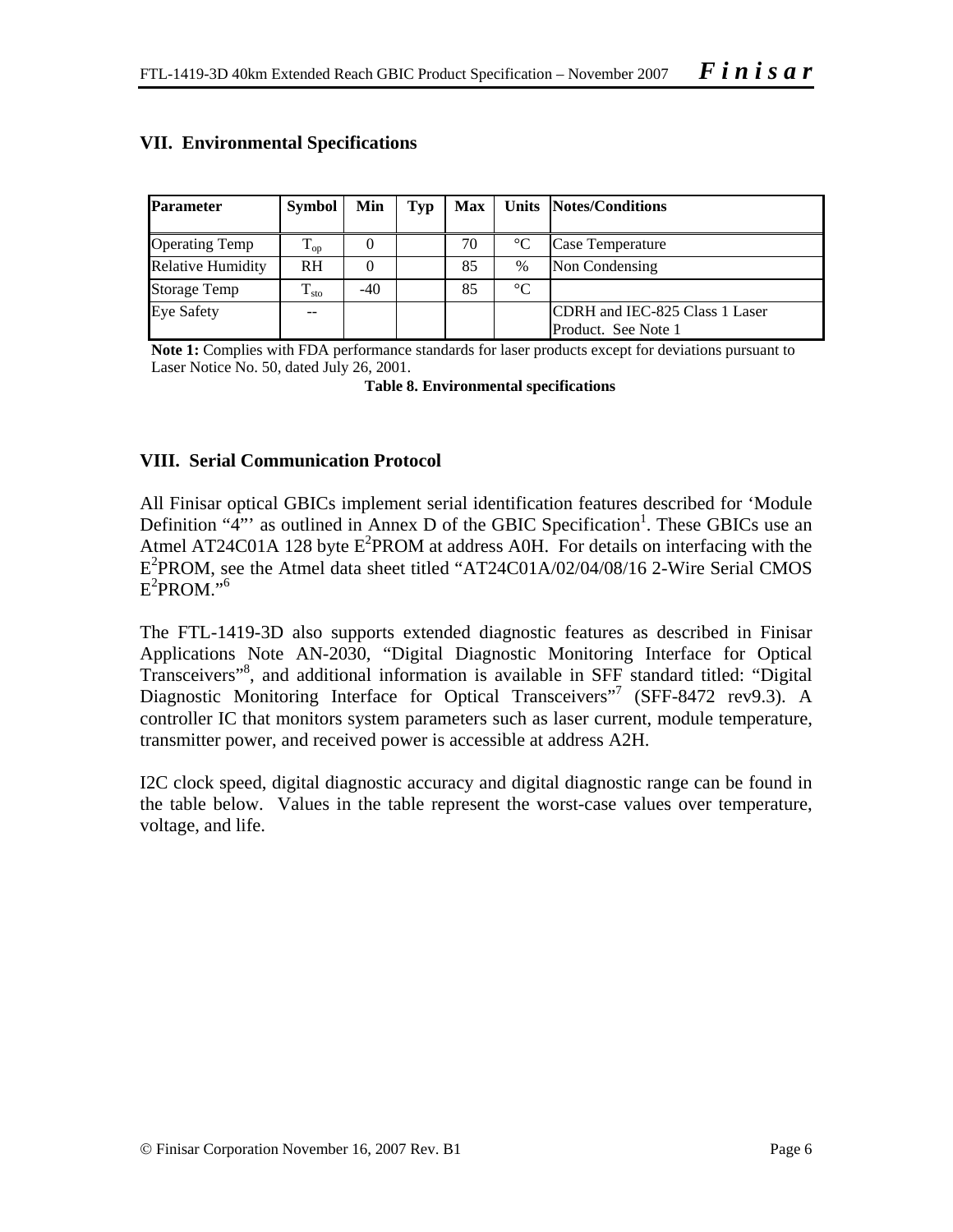| <b>Parameter</b>                                     | <b>Symbol</b>            | Min      | <b>Typ</b> | <b>Max</b> | <b>Units</b>    | <b>Notes/Conditions</b>           |  |  |  |  |
|------------------------------------------------------|--------------------------|----------|------------|------------|-----------------|-----------------------------------|--|--|--|--|
| I <sup>2</sup> C Clock Speed                         |                          | $\Omega$ |            | 100,000    | Hz              | Bus can be driven blind           |  |  |  |  |
| <b>Accuracy</b>                                      |                          |          |            |            |                 |                                   |  |  |  |  |
| Internal Transceiver<br>Temperature                  | $DD_{Temperature}$       | $-3$     |            | $+3$       | $^{\circ}C$     | Measured at controller IC         |  |  |  |  |
| <b>Internal Transceiver</b><br><b>Supply Voltage</b> | $\rm{DD}_{\rm{Voltage}}$ | $-3$     |            | $+3$       | $\%$            | Measured at controller IC         |  |  |  |  |
| Tx Bias Current                                      | $DD_{Bias}$              | $-10$    |            | $+10$      | $\%$            |                                   |  |  |  |  |
| <b>Tx Output Power</b>                               | $DD_{TxPower}$           | $-3$     |            | $+3$       | dB              | 100% tested in production         |  |  |  |  |
|                                                      |                          |          |            |            |                 | tested at room temp to $\pm 2$ dB |  |  |  |  |
| Received Average                                     | $DD_{RxPower}$           | $-3$     |            | $+3$       | dB              | 100% tested in production         |  |  |  |  |
| Power                                                |                          |          |            |            |                 | tested at room temp to $\pm 2$ dB |  |  |  |  |
| Range                                                |                          |          |            |            |                 |                                   |  |  |  |  |
| <b>Internal Transceiver</b>                          | $DD_{Temperature}$       | $-40$    |            | 85         | $\rm ^{\circ}C$ |                                   |  |  |  |  |
| Temperature                                          |                          |          |            |            |                 |                                   |  |  |  |  |
| <b>Internal Transceiver</b>                          | $DD_{Voltage}$           | 3.0      |            | 6.0        | V               |                                   |  |  |  |  |
| <b>Supply Voltage</b>                                |                          |          |            |            |                 |                                   |  |  |  |  |
| Tx Bias Current                                      | $DD_{Bias}$              | $\Omega$ |            | 90         | mA              |                                   |  |  |  |  |
| Tx Output Power                                      | $DD_{TxPower}$           | $-3$     |            | 4          | dBm             |                                   |  |  |  |  |
| Received Average<br>Power                            | $\rm{DD}_{\rm{RxPower}}$ | $-23$    |            | $-1$       | dBm             |                                   |  |  |  |  |

**Table 9. Digital Diagnostic Accuracy and Range Limits**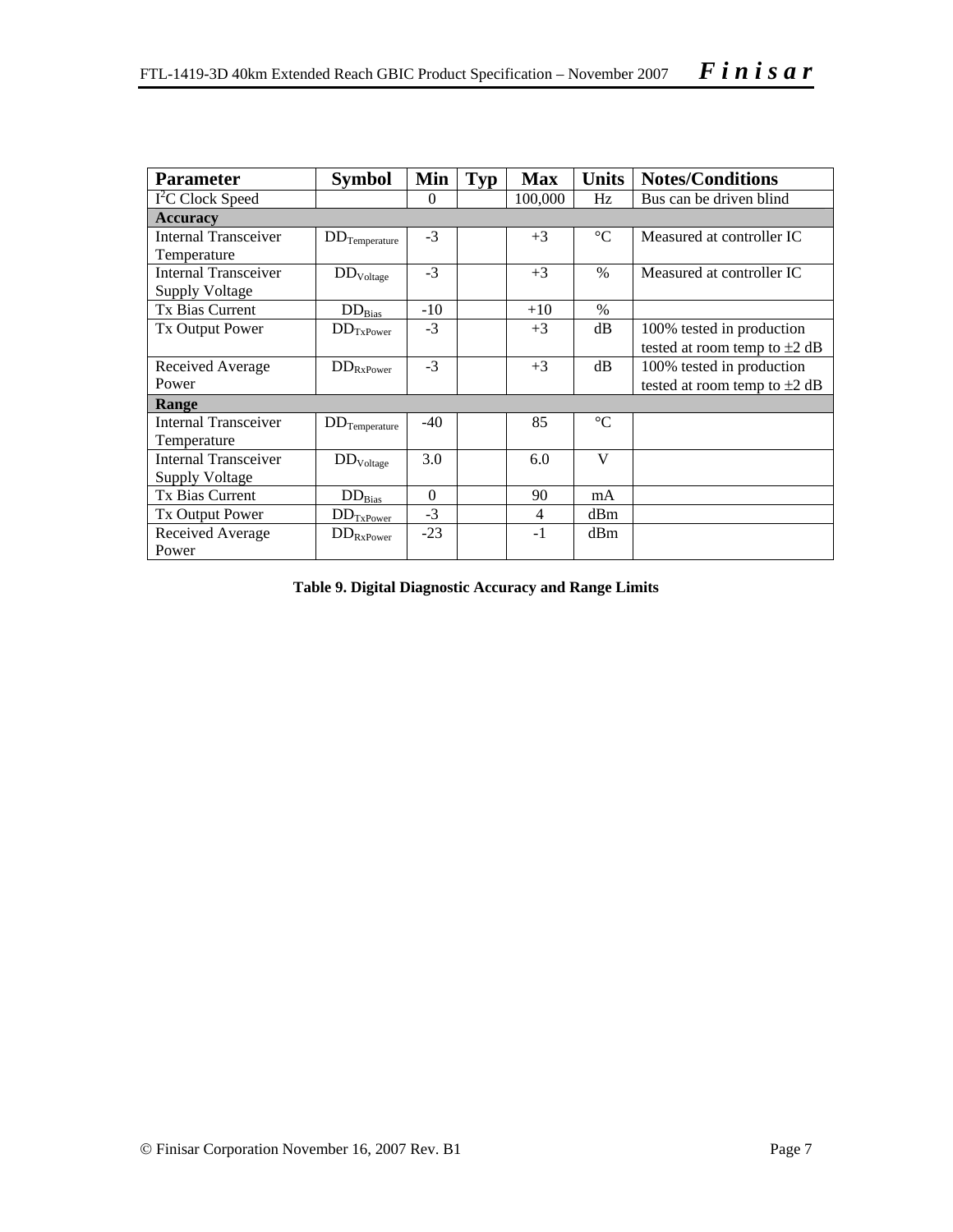#### **IX. Mechanical Specifications**

Finisar GBICs are compatible with the mechanical specifications outlined in the GBIC Specification Revision 5.5, Section  $6^1$ .

| Insertion, Extraction, and |                 |     |     |     |                |                              |  |  |  |
|----------------------------|-----------------|-----|-----|-----|----------------|------------------------------|--|--|--|
| <b>Retention Forces</b>    |                 |     |     |     |                |                              |  |  |  |
| <b>Parameter</b>           | <b>Symbol</b>   | Min | Typ | Max | <b>Units</b>   | Notes/Conditions             |  |  |  |
| <b>GBIC</b> insertion      | $\rm F_{\rm I}$ |     |     | 20  | <b>Newtons</b> | $\sim$ 4.5 lbs               |  |  |  |
| <b>GBIC</b> extraction     | $F_{\rm E}$     |     |     | 15  | <b>Newtons</b> | $\approx$ 3.3 lbs            |  |  |  |
| <b>GBIC</b> retention      | $F_R$           | 130 |     | N/A | <b>Newtons</b> | Straight out $\sim$ 29.3 lbs |  |  |  |

**Table 10. Insertion, extraction, and retention forces** 



**Figure 1. GBIC outline drawing**